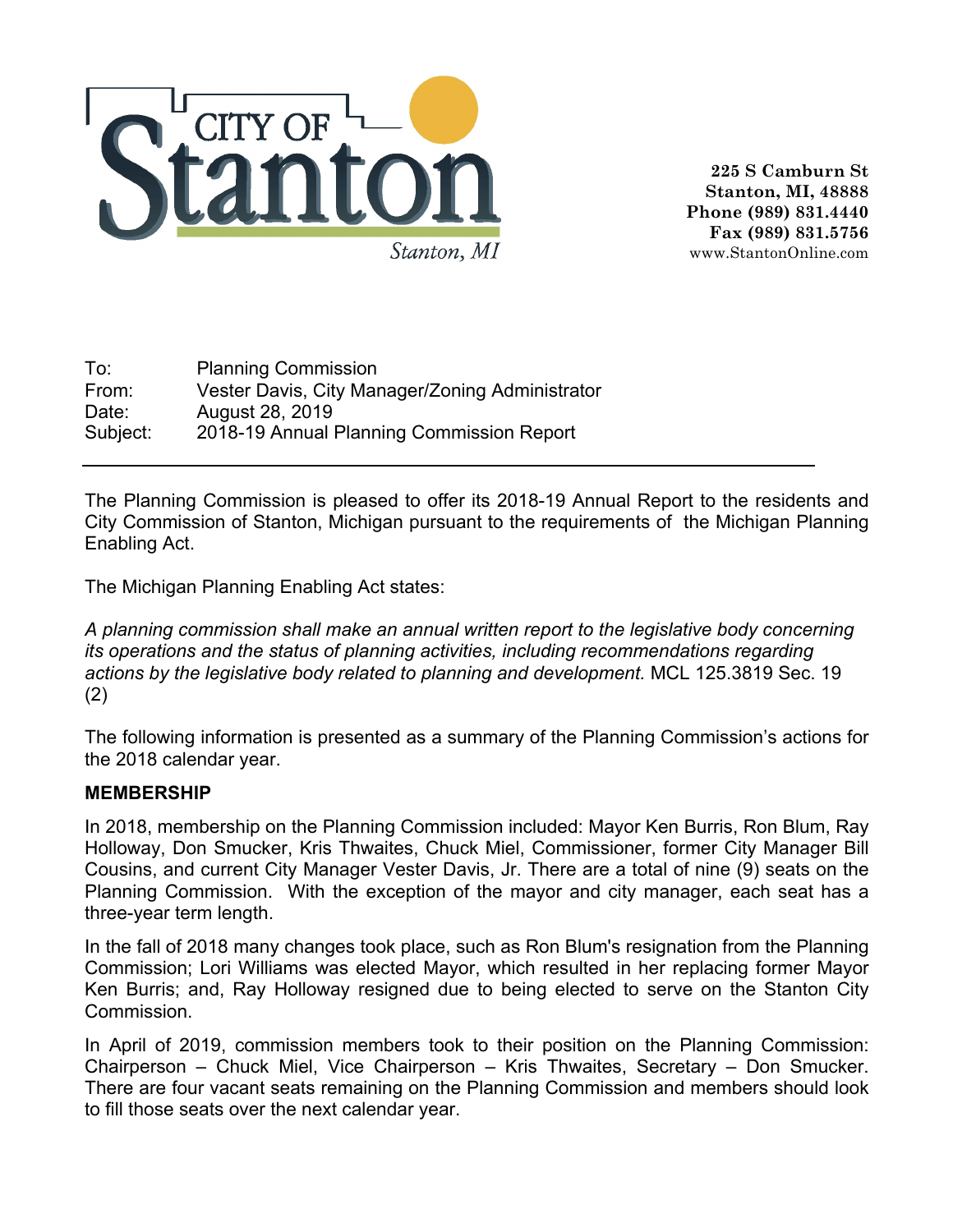#### **PLANNING / ZONING STAFF**

Vester Davis, Jr. is the appointed City Manager/Zoning Administrator for the City of Stanton. Police Chief Joe Patino and staff serve as the code enforcement officials for the City.

### **PLANNING COMMISSION MEETING ATTENDANCE**

In 2018, twenty-four (24) Planning Commission meetings were scheduled, but only eleven (11) were actually held. In July of 2018, the City Commission and Planning Commission held a joint meeting to review the proposed City of Stanton Zoning Ordinance and Zoning Map. Agendas and meeting minutes are posted online at **www.stantononline.com.** 

| <b>COMMISSIONER</b>  | <b>MEETINGS ATTENDED</b> |
|----------------------|--------------------------|
| Ron Blum             | 8 of 11                  |
| <b>Ken Burris</b>    | 7 of 11                  |
| Ray Holloway         | 11 of 11                 |
| <b>Chuck Miel</b>    | 8 of 11                  |
| Don Smucker          | 10 of 11                 |
| <b>Kris Thwaites</b> | 10 of 11                 |
| <b>Ryan Villet</b>   | 1 of 11                  |

| # | <b>TYPE OF REQUEST</b>                                                                                                                                                                                                                                                                                                             | <b>RECOMMEND</b><br><b>APPROVAL</b> | <b>RECOMMEND</b><br><b>DENIAL</b> |
|---|------------------------------------------------------------------------------------------------------------------------------------------------------------------------------------------------------------------------------------------------------------------------------------------------------------------------------------|-------------------------------------|-----------------------------------|
|   | <b>Special Use</b><br>Request by Trinity Church to construct a parking lot on a<br>parcel located near Lincoln & Bellevue                                                                                                                                                                                                          | 06/20/2018                          |                                   |
|   | <b>Site Plan Review</b><br>Request by Trinity Church to construct a parking lot on a<br>parcel located near Lincoln & Bellevue                                                                                                                                                                                                     | 06/20/2018                          |                                   |
|   | Rezoning<br>For 2018 there was only one (1) rezoning request, which was<br>initiated by Lori Williams to rezone the parcels at or near 618<br>N. State Street (Parcel # 053-545-030-10, 053-545-031-00,<br>and 053-545-032-00) from zoning districts S-1 and G-1 to R-2<br>for park use as a special land use in the R-1 district. | 06/20/2018                          |                                   |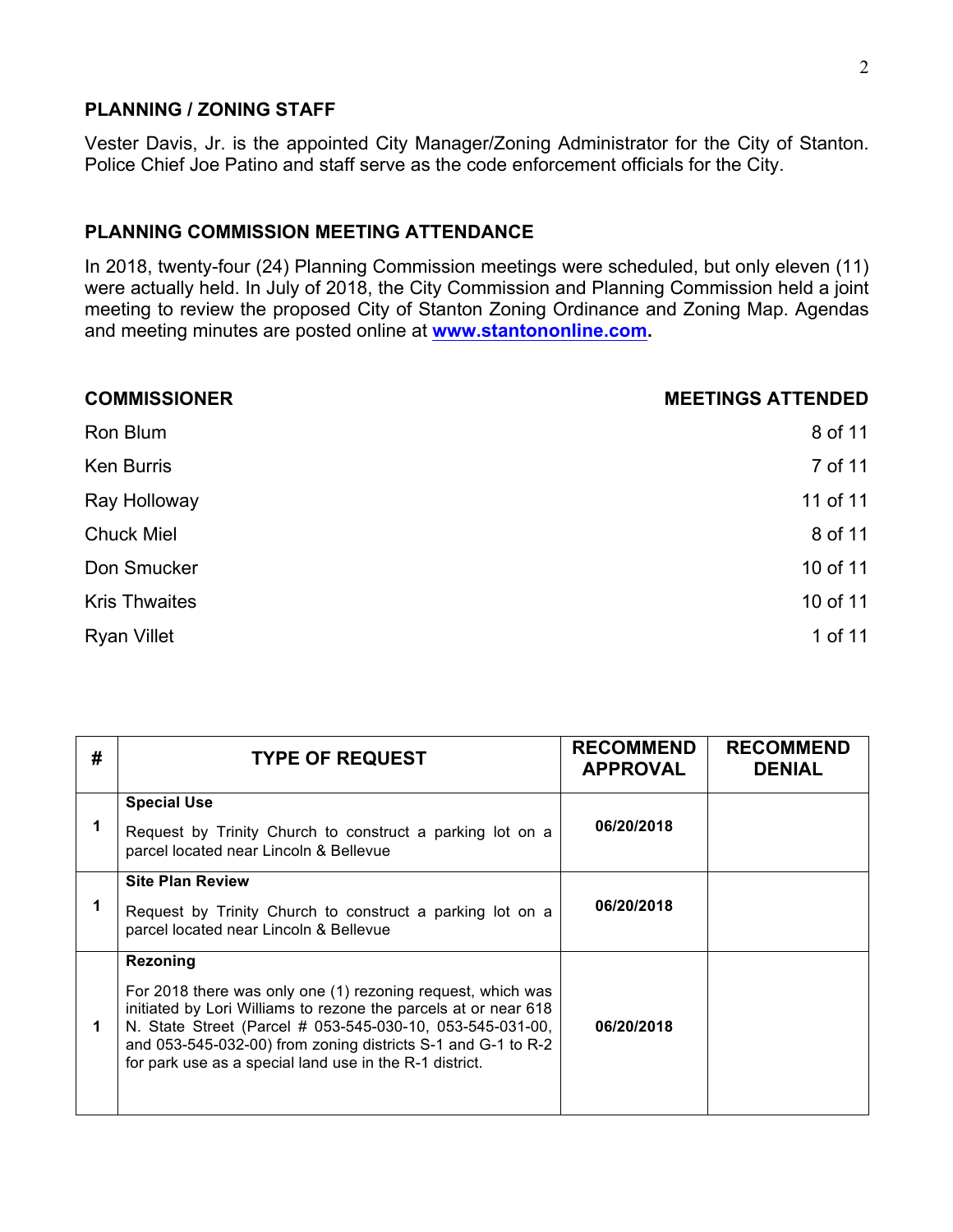## **CODE AMENDMENTS**

The Planning Commission recommended extending a contract to Main Street Planning Company to completely update the City of Stanton Zoning Ordinance to comply with the Michigan Zoning Enabling Act.

The new ordinance now reflects the 2016 Master Plan and encapsulates best practices for community development prescribed by the Michigan Economic Development Corporation. All other updates have made the document user-friendlier. After several revisions the Stanton City Commission adopted the revised ordinance in October of 2018. Additional zoning updates includes: maps, definitions, correct spelling errors, and more.

## **MASTER PLAN – PROJECT REVIEWS FOR CONSISTENCY WITH CITY MASTER PLAN**

#### **2019 MEETING SCHEDULE**

| <b>January 2, 2019</b>  | May 1, 2019           | September 4, 2019       |
|-------------------------|-----------------------|-------------------------|
| <b>February 6, 2019</b> | June 5, 2019          | October 3, 2019         |
| March 6, 2019           | <b>July 3, 2019</b>   | <b>November 6, 2019</b> |
| April 3, 2019           | <b>August 7, 2019</b> | December 4, 2019        |

## **RENTAL HOUSING ACTIVITY**

The City of Stanton Rental Housing Program was enacted to provide safe, sanitary and maintained rental dwellings throughout the city. Over the past year the Clerk's office has registered over fifty (50) rental properties and collected \$2,895 in registration fees. Public Works staff has also effectively inspected each registered rental dwelling for compliance with basic property maintenance measures.

Our hope is that through rigid, yet flexible enforcement the number of neglected rental properties will steadily reduce from prior years. So far one property was demolished and another property owner is receiving a re-occurring fine due to intentional non-compliance. Observance with rental housing codes protects the health, safety, and welfare of the tenants/occupants as well as the owner's investment in the Stanton community.

## **CODE ENFORCEMENT**

Stanton like many other communities struggles with vacant buildings, trash, tall grass/weeds, and inoperable vehicles, which lead to unsightly properties. Code enforcement for the City of Stanton is a team effort, but the responsibility primarily rests with the City Manager/Zoning Administrator and Stanton Police Department. Over the past year Stanton Police has made efforts to address blight by notifying property owners when their property is becoming unsightly, sharing local rental codes and using public resources for garbage, brush, tire and electronic collection days.